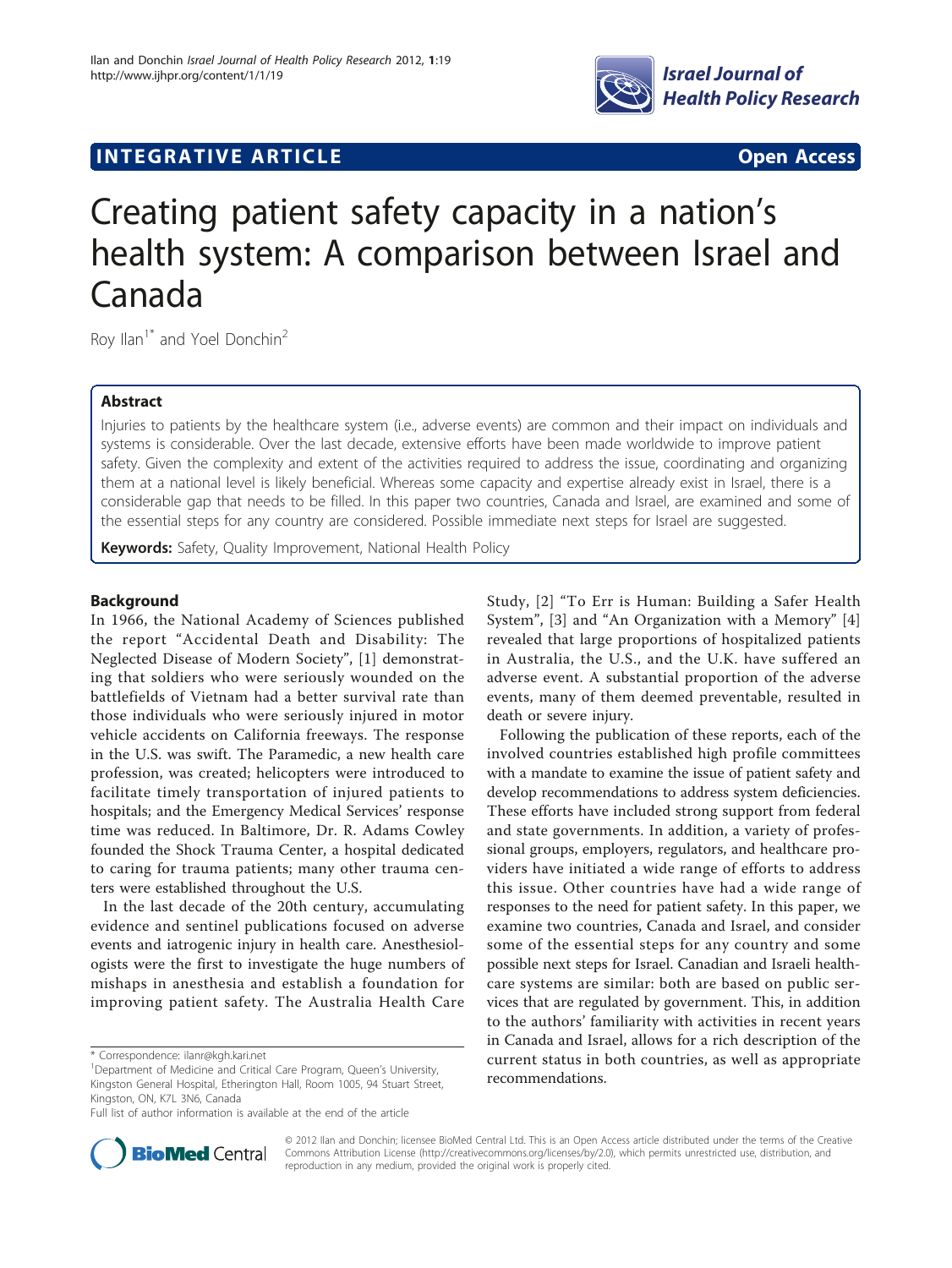### The Canadian Perspective

The Canadian Adverse Events Study, published in 2004, [[5](#page-5-0)] revealed that, similar to other countries, 7.5% of all patients admitted to acute care hospitals in Canada experienced an adverse event. Over a third of all adverse events were judged to be preventable; 20.8% of patients with adverse events died. Although this was the first large-scale report of Canadian data, activities to address patient safety concerns in Canada started prior to 2004.

A series of symposia was held annually in Canada to raise awareness of the problems among healthcare professionals, provide information and training to people working in the new patient safety disciplines, import lessons and tools from other countries and industries, and advance the field of patient safety generally. These annual events, known as the Halifax symposia, ran for ten years, commencing in 2001 and concluding in 2010 [[6](#page-5-0)].

In September 2001, following a one-day forum on patient safety hosted by The Royal College of Physicians and Surgeons of Canada, the National Steering Committee on Patient Safety was first convened. In September 2002, the Steering Committee published Building a Safer System, a comprehensive document listing 19 key recommendations for work that must be undertaken within the national integrated strategy [[7\]](#page-5-0). The report suggested five major objectives, including (i) establishing a Canadian patient safety institute to facilitate a national integrated strategy for improving patient safety; (ii) improving legal and regulatory processes; (iii) improving measurement and evaluation processes; (iv) establishing educational and professional development programs; and (v) improving information and communication processes.

Less than a decade later, much progress has been made in all areas identified by the Steering Committee in 2002, as follows:

#### A Canadian patient safety institute

The Canadian Patient Safety Institute (CPSI) was established in December 2003 with a mandate from government to build and advance a safer health system for Canadians [\[8](#page-5-0)]. CPSI's objectives were to bring innovative solutions to enhance patient safety; facilitate collaboration among governments and stakeholders; support the development of patient safety education programs; provide patients and their families with information and support; and facilitate research in the field.

#### Improved legal and regulatory processes

Several legislative efforts have addressed potentially contentious issues related to adverse events. The Apology Act is "... a cultural shift, which recognizes that offering a sincere apology or expression of regret is simply the right thing to do," as described by Phil Hassen, former CEO of the CPSI. The Bill provides that "... an apology made by or on behalf of a person in relation to any civil matter does not constitute an admission of fault or liability by the person... does not affect the insurance coverage available to the person making the apology and is not admissible in any judicial civil proceeding." [[9](#page-5-0)] The first Canadian apology legislation was passed in 2006 by the provinces of British Columbia and Saskatchewan, followed in 2008 by Manitoba. Ontario and Alberta have since introduced similar legislation. The protection afforded by apology laws is similar across Canadian juris-dictions [\[10](#page-5-0)]. Similarly, the Evidence Act and related legislation within Canadian jurisdictions have been reviewed and revised to ensure that data and opinions associated with patient safety and quality-improvement discussions are protected from disclosure in legal proceedings. In addition, recent activities by regulatory bodies, provincial governments, healthcare providers, professional associations, and others have provided a foundation for the development of pan-Canadian guidelines for disclosure of adverse events to patients. In 2008, the Canadian Disclosure Guidelines were released by the CPSI [\[11](#page-5-0)]. From the regulatory perspective, Accreditation Canada, a notfor-profit, independent organization, provides healthcare organizations with an external peer review to assess the quality of their services based on standards of excellence. Accreditation Canada emphasizes health system performance, risk prevention planning, client safety, performance measurement, and governance [[12](#page-5-0)]. As such, many "best practices" and safety procedures are being sustainably enforced by Accreditation Canada. Finally, the Excellent Care for All Act, passed into law in Ontario in 2010, is a recent milestone [[13](#page-5-0)]. Among other provisions, this act requires all hospitals in that province to develop an annual plan to improve safety and quality, and links executive compensation to the improvement of care. It reflects the aim of the Ontario government to drive accountability for safety and quality up from frontline healthcare professionals to the executive leaders of organizations. Similar bills are now expected in other Canadian provinces.

## Measurement and evaluation

In 2005, the CPSI introduced to Canada Safer Healthcare Now, [[14](#page-5-0)] a campaign based on the American Institute for Healthcare Improvement's (IHI) 100K Lives Campaign (now 5 million lives campaign), [[15](#page-5-0)] promoting the use of bundles of practices to achieve good clinical outcomes for specific objectives. For example, the first version of the Acute Myocardial Infarction (AMI) bundle, published in 2005, included the following practices: early administration of aspirin; aspirin at discharge; beta-blocker at discharge; timely initiation of reperfusion (thrombolysis or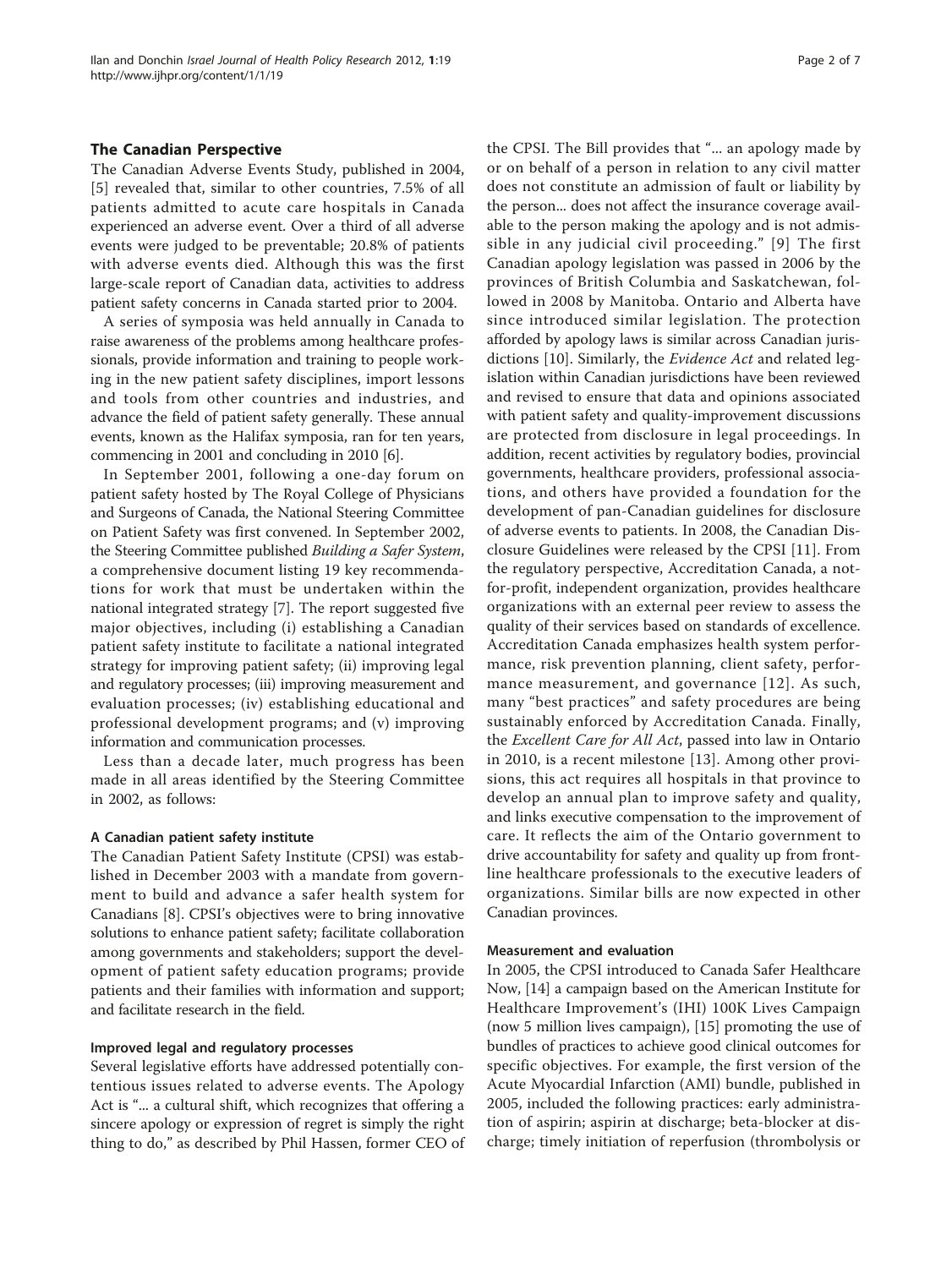percutaneous intervention); ACE-inhibitor or angiotensin receptor blockers at discharge for patients with systolic dysfunction; and smoking cessation counseling/nicotine replacement/serotonin uptake inhibitor/referral to cardiac rehabilitation program. In 2007, an additional practice, statins at discharge, was added to the bundle. In addition to literature review and educational materials, the campaign provides specific measurement tools for participating organizations to evaluate their performance regarding both processes of care and clinical outcomes. The freely available list of "bundled" interventions and measurement tools promoted by the CPSI is gradually growing and currently includes AMI, medication reconciliation, rapid response teams, and delivery of high-risk medications, as well as measures to prevent nosocomial superbug infections, central line infections, falls, surgical site infections, ventilator associated pneumonia, and venous thromboembolism.

In addition, surveillance systems, including relevant patient-safety indicators, have been developed in Canadian healthcare. The Canadian Institute for Health Information (CIHI) [[16\]](#page-5-0) collects and analyzes information on health and healthcare in Canada and makes it publicly available. Canada's federal, provincial, and territorial governments have created CIHI as a not-for-profit, independent organization dedicated to forging a common approach to Canadian health information. CIHI's data and reports, including the Hospital Standardized Mortality Ratio (HSMR), inform health policies, support the effective delivery of health services, and raise awareness among Canadians of the factors that contribute to good health.

Finally, to facilitate progress and improve the evaluation of various interventions in the area, research granting organizations such as the Canadian Institutes for Health Research [[17\]](#page-5-0) and the Canadian Health Services Research Foundation [\[18](#page-6-0)] have designated competitions dedicated to research in patient safety and quality improvement.

## Education and professional development

Multiple healthcare education and professional-development programs for improving patient safety are currently offered by various organizations, including the CPSI, provincial organizations, professional associations, and academic centers. The CPSI, in partnership with the Canadian Healthcare Association, offers a Patient Safety Officer Course [\[19](#page-6-0)]. This four-day program is a comprehensive patient safety course designed for healthcare professionals and leaders who have formal responsibility for disseminating patient safety principles and programs throughout their organizations. The CPSI also provides the Patient Safety Education Project, [[20](#page-6-0)] a partnership with Northwestern University, Chicago, USA. The 2 1/2 day course, built on the training team model, focuses on core patient safety content and teaching approaches to effectively drive patient safety improvement in healthcare organizations. Training programs in disclosure of adverse events to patients are offered by the Canadian Medical Protective Association CMPA [[21](#page-6-0)] and the Institute for Healthcare Communication-Canada [[22\]](#page-6-0). In Ontario, the Ontario Hospital Association offers a three-day patient safety course where patient safety principles, practices, and tools are presented to assist health care providers and organizations in developing patient safety programs [[23\]](#page-6-0). The University of Toronto Centre for Patient Safety [[24\]](#page-6-0) offers a certificate course in patient safety. In twelve four-hour sessions over six months attendees learn how to plan, implement, and evaluate patient safety and quality improvement projects. Queen's University, Kingston, Ontario, is preparing to launch the first Canadian master's program in patient safety, quality, and risk. Many other education programs are currently available in most Canadian provinces.

### Information and communication

Work is currently being done on a shared Canadian electronic medical record system [\[25\]](#page-6-0).

Major effort has been made in Canada, as in many other countries, to improve patient safety; however, evidence suggests that improvement occurs gradually, at times quite slowly [[26](#page-6-0)]. Nevertheless, numerous reports have been published by Canadian organizations on improvement in clinical outcomes, such as ventilator-associated pneumonia, central line- and other hospital-acquired infections, secondary to implementation of strategies and techniques promoted by the CPSI [[14](#page-5-0)]. Possibly, different approaches to improvement, such as emphasis on human factors engineering and cognitive psychology to overcome the human limitations in processing data and coping with the ever-increasing demands in health care, are required. Clearly, strong support systems are required to investigate alternatives, implement effective interventions, and ensure their reliable execution. Furthermore, the guiding principle of "no blame", which is the cornerstone of the systems approach to safety improvement, [[27\]](#page-6-0) has been questioned and a stronger role for accountability - both organizational and personal - has been proposed as an important mechanism to effect change [\[28\]](#page-6-0). While the validity of this view is highly debatable, [[29\]](#page-6-0) it is well accepted that accountability can be demanded only after profound improvement processes have been implemented in an organization.

## The Israeli perspective

After the 1966 National Academy of Sciences report, in Israel, "Doctors for Trauma", a group of IDF physicians, observed that the Israeli reality was similar. They claimed that trauma-related mortality would decrease by 40% if hospitals opened trauma units and if Magen David Adom (the Israeli national emergency medical services) would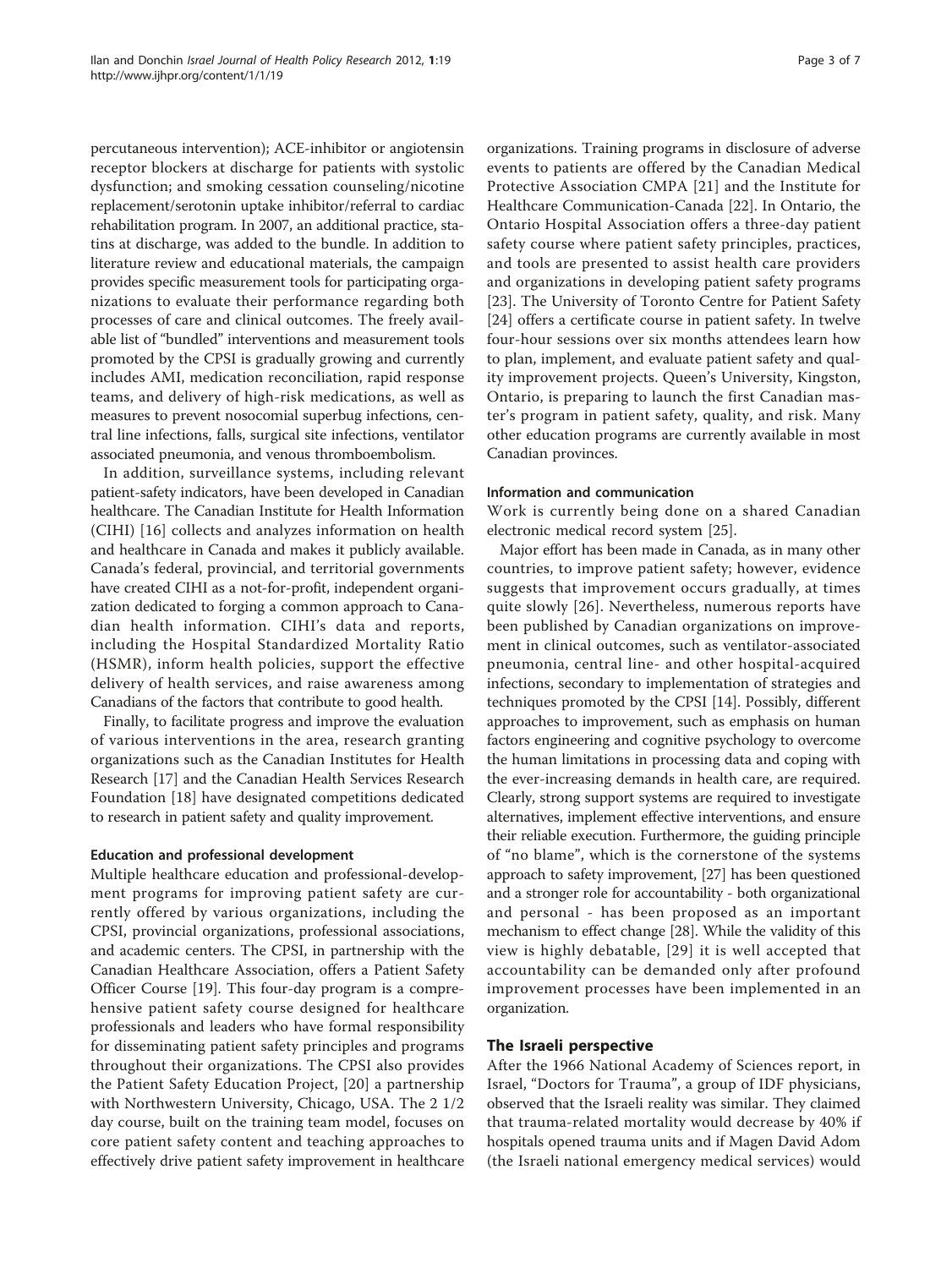join the "trauma system". The Ministry of Transportation, not without resistance, eventually supported the required services. As predicted, trauma-related mortality decreased substantially [\[30](#page-6-0)].

The beginning of patient safety activity in Israel is documented in The Patient Safety Handbook[[31](#page-6-0)]. Without any support, a group of physicians and Human Factors engineers carried out one of the first studies on the nature and causes of human error in the intensive care unit [[32](#page-6-0)]. The chapter "How We Started Patient Safety in Israel: Without a Budget but with Enthusiasm" describes how hard it was at the time to publish the study's findings, a rate of 1.7 errors per patient per day. It took years to get partial recognition that we were dealing with an epidemic that is not limited to the North American healthcare system. Hadassah Medical Center joined the Center for Safety at Work and Human Factors Engineering (Technion, Haifa) and together they organized the first conference on medical safety in Israel titled: Avoiding Human Error in the Hospital: Mission Possible?! (see Figure 1). Dr. Richard Cook from the University of Chicago was the keynote speaker and delivered the message that this epidemic is treatable. He took a picture of the 30 participants and told them that this was the nucleus of the future safety movement. Over a decade later, it seems that Dr. Cook was right: all of the participants are active in different domains of the patient safety movement.

Unfortunately, the Israeli government has not taken a leading role in this mission. In spite of continuous demands and requests by a group of researchers from the Technion and Hadassah Medical Center to the Ministry of Health to adopt the American and Canadian approach to improving medical safety, including the submission of a comprehensive plan to reduce medical errors on a national level, a transformative change has not happened yet.



The Israel Ministry of Health has been investigating errors reported by law, as well as patient complaints and occasionally work processes in various healthcare settings. Patient safety alerts have been disseminated to patient safety officers at relevant medical institutions. Working under the confidentiality laws provided by the Patients' Bill of Rights 22.a, patient safety aggregated information, and the results of investigations, alongside and occasionally with the aid of investigators from the Technion, have been transformed into government issued guidelines and directives aimed at increasing patient safety. However, implementation and enforcement of these regulatory guidelines has traditionally been left to hospital directors, as part of the general belief within the ministry that its role should be one of governance and guidance and that active management should be left to individual hospital directors.

Throughout the years, the ministry has issued several required organizational practices (ROP), such as a double check before the administration of blood products, aiming to improve patient safety. Adhering to such ROPs can certainly decrease the rate of adverse events. However, a reliable process has to be designed and human resources have to be considered before a new directive is given. Furthermore, ongoing evaluation of compliance and clinical outcomes has to take place to inform the effectiveness of any intervention. This approach has not been taken. Indeed, similar to the literature in the area, investigations of several critical incidents have revealed that failures were commonly attributed to problems in the system, and only rarely to personal negligence [personal communication, Yoel Donchin, 2011].

The company providing malpractice insurance to Israeli physicians has been requested to provide clinicians with basic knowledge on human factors engineering to reduce error. As this is a private, for-profit company, it is not surprising that the request was rejected.

A call to implement safety programs has come from Clalit Health Services and from Hadassah Hospital, later from Maccabi Healthcare Services and other private healthcare groups. Understanding that a proactive approach, not just looking back at reported incidents, was needed, weak links in the system have been examined. Currently, at Hadassah two full-time physicians are assigned as safety officers. The Israel Medical Association (IMA), although still represented by lawyers, not by safety specialists, eventually accepted the need to look at safety not just from the union perspective but as a problem that must be addressed.

A range of activities to address different aspects of patient safety has been initiated sporadically by various organizations in Israel. The Quality Assurance department of the Ministry of Health has been leading quality audits nationwide, after developing a peer reviewed system that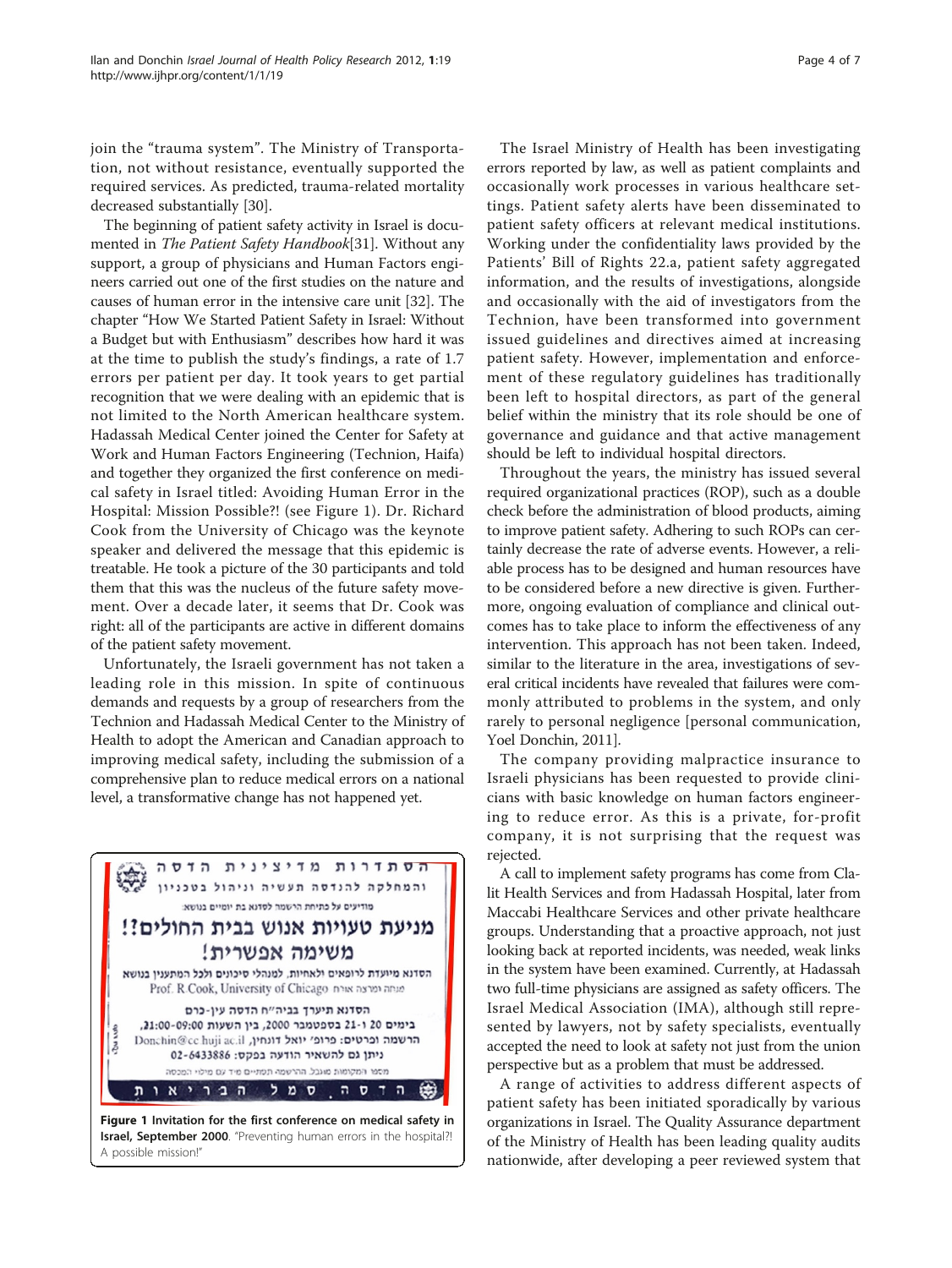allows institutions to build and compare quality and safety indicators in a national, equal, inexpensive, and non-threatening methodology. In addition, the government has led the quality assessment program in a primary care clinics project [[33\]](#page-6-0). Efforts in monitoring quality of healthcare services have been also made by the Israel Medical Association and by some of the sick funds. The Clalit Health Services have fully accredited six of their general hospitals with the International Joint Commission; the rest of their hospitals are currently in the process and plan to complete accreditation within the next two years. Five government hospitals are now in the process of preparing for accreditation review, and the next phase is to complete the process at all government-owned hospitals. Education and training for healthcare providers has been increasing and courses are currently offered by Clalit Health Services (school for patient safety), the Israeli Forum for Patient Safety (course in patient safety), all medical schools, as well as the Center for Medical Simulation at the Sheba Medical Center.

In fact, given the much lower level of resources available for patient safety in Israel than in Canada, it is noteworthy that so many activities have been undertaken by a wide range of Israeli governmental and nongovernmental organizations. At the same time it is clear that with more resources and better coordination more could be accomplished.

## Developing patient safety capacity in Israel

There is a need to improve patient safety in the Israeli healthcare system. The incidence of adverse events and their impact on patients in Israel is unknown, simply because research and data are lacking. However, there is no reason to assume that Israeli reality is different from that in other western countries: roughly one in every 15 patients admitted to a hospital suffers an adverse event.

The question is therefore as follows: what steps should be taken at the national level to establish an organized approach to improving patient safety? To answer this question, the following points should be considered:

1. Evidence of demonstration/proof of concept. The capacity to investigate, intervene, and teach patient safety has been well demonstrated in Israel by several pockets of excellence. Therefore, a comprehensive program in patient safety improvement could be informed by and seamlessly tied into these already existing activities.

2. Availability of core content. The Patient Safety Center in Hadassah Medical Center, for example, has been implementing the full core content of such a program, including research, education, and an active service dedicated to patient safety improvement. Their approach is based on the body of knowledge of cognitive psychology and human behavior. Similar approaches will need to be disseminated throughout the healthcare system.

3. Education dissemination. Currently, patient safety is a core subject only in some medical and nursing schools in Israel. Sporadic teaching occurs in centers where there are teaching personnel with specific interest in the topic, as well as by some organizations, as mentioned above. A focus on education will be crucial to make progress.

4. Culture alignment; public media. The Israeli public has been exposed occasionally to discussion of adverse events and issues related to patient safety. For example, overcrowding of patients on hospital wards and poor working conditions of healthcare workers were recently discussed in Israeli media [[34](#page-6-0)]. Therefore, the need for improving patient safety is likely to be well accepted by the public.

5. Specialty standing; provider accreditation. Making patient safety an independent specialty, practiced by various healthcare professionals, would likely establish the importance of the field and generate further education, research, and other activities.

6. Service capacity, institutional accreditation. General accreditation processes have been gradually introduced to healthcare organizations in Israel. Means to enforce compliance with education, measurement, and performance, as they relate to patient safety practices, should be integrated into the already existing mechanisms and established wherever they do not currently exist.

7. Research. There is currently no coordinated patient safety research strategy in Israel. This would be a major target for improvement.

8. Policy & financing; access and service integration; utilization; quality sustainment. Since patient safety services are currently not regulated in Israel, these important aspects will need to be addressed as part of a national program.

## Proposed immediate next steps for Israel

There are important differences between the Israeli and Canadian healthcare systems. For example, medico-legal insurance is provided in Israel by a private company, as opposed to not-for-profit organizations in Canada. In addition, Canadian healthcare is provided almost exclusively by the provincial governments, whereas in Israel several providers exist, including public, semi-private, and private systems. Finally, the research budget is quite limited in Israel compared with Canada. Features of the Israeli healthcare system will need to be considered when designing a system to create patient safety capacity in Israel.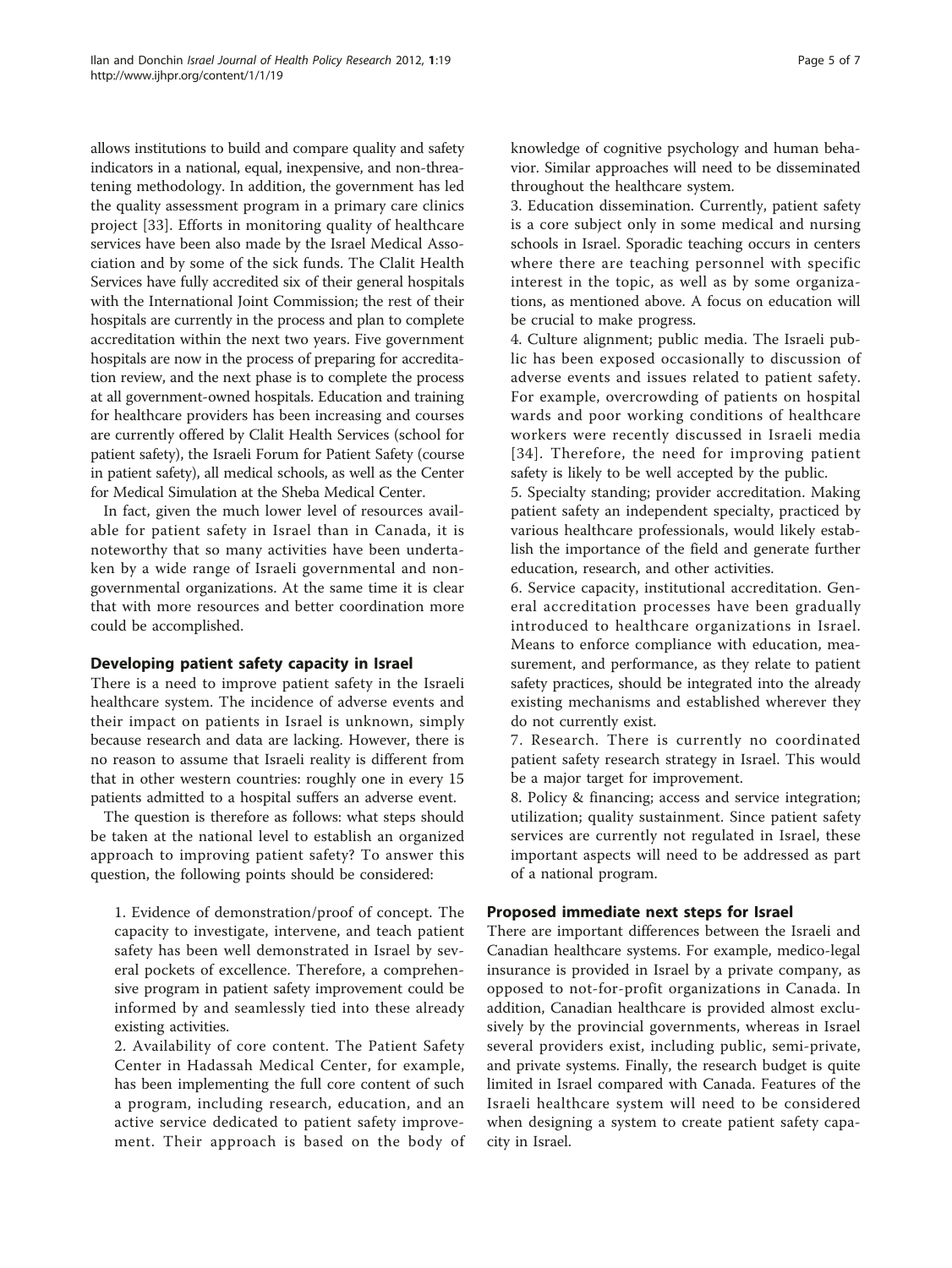<span id="page-5-0"></span>Therefore, we suggest that the following steps be taken immediately:

1. Establish an Israeli patient safety institute (IPSI). This government-funded, not-for-profit organization will be the major driving force for coordinated efforts to address all aspects of patient safety improvement, including legislation and regulation, measurement and evaluation, research, information and communication, and education.

2. All major providers of healthcare services will be required to establish and support patient safety departments. These bodies, in collaboration with the IPSI, will set priorities, intervene as appropriate, and coordinate education and support to all workers and their patients.

3. Adequate budget will be allocated to research activities to inform decision making and investments in the area.

4. Education of patient safety will be mandated at all levels of the healthcare system, including medical and nursing schools and healthcare organizations. Existing educational programs such as the Patient Safety Education Project [[19](#page-6-0)] could be brought to Israel with a relatively small budget and combined with locally existing expertise and infrastructure.

#### Conclusion

Injuries to patients by the healthcare system are common and their impact on individuals and systems is considerable. Over the last decade, extensive efforts have been made throughout the world to improve patient safety. Whereas the road to improvement is long and achievements are slow to materialize, the extent of activities must be coordinated and organized at the national level. Such a process has not yet begun in Israel. While some basic concepts and expertise already exist in Israel, there is a considerable gap that needs to be filled. We suggest several steps that should be taken immediately to narrow the performance gap and improve safety for patients in Israel. Learning from the experience of other countries and using already existing resources would save time and money.

#### Abbreviations

ACE: Angiotensin Converting Enzyme; AMI: Acute Myocardial Infarction; CEO: Chief Executive Officer; CIHI: Canadian Institute for Health Information; CMPA: Canadian Medical Protective Association; CPSI: Canadian Patient Safety Institute; EMS: Emergency Medical Services; HSMR: Hospital Standardized Mortality Ratio; IHI: Institute for Healthcare Improvement; IMA: Israel Medical Association; IPSI: Israel Patient Safety Institute; ROP: Required Organizational Practice; U.K.: United Kingdom; U.S.: United States.

#### Author details

<sup>1</sup>Department of Medicine and Critical Care Program, Queen's University, Kingston General Hospital, Etherington Hall, Room 1005, 94 Stuart Street, Kingston, ON, K7L 3N6, Canada. <sup>2</sup>Hadassah Hebrew University Medical School, PO Box 12007, Jerusalem, 91120, Israel.

#### Authors' contributions

RI and YD conceived and drafted this manuscript. All authors read and approved the final manuscript.

#### Authors' information

Roy Ilan, MD, MSc is an Assistant Professor at Queen's University, Canada and is a critical care and internal medicine physician at Kingston General Hospital. He serves as Faculty at the Master's program in Healthcare Quality at Queen's University, and as a Master Facilitator for the Canadian Patient Safety Institute's Patient Safety Education Program.

Yoel Donchin is a retired anesthesiologist and head of the Hadassah University Hospital's patient safety unit. He is a member of the Technion's Center for Safety at Work and Human Factors Engineering, in Haifa, Israel. His book (with Daniel Gopher), entitled "Around the patient bed - Human factors and safety in health care" (Hebrew) was recently published by Carta [http://www.carta.co.il/carta/products/01378.html,](http://www.carta.co.il/carta/products/01378.html) publishing house, Jerusalem.

#### Competing interests

The authors declare that they have no competing interests.

Received: 4 March 2011 Accepted: 23 May 2012 Published: 23 May 2012

#### References

- 1. Division of Medical Sciences, National Academy of Sciences, National Research Council: Accidental death and disability. The neglected disease of modern society Washington, DC: The National Academies Press; 1966.
- 2. Wilson RM, Runciman WB, Gibberd RW, Harrison BT, Newby L, Hamilton JD: [The quality in Australian health care study.](http://www.ncbi.nlm.nih.gov/pubmed/7476634?dopt=Abstract) Med J Aust 1995, 163(9):458-471.
- 3. Kohn LT, Corrigan JM, Donaldson MS: To err is human: Building a safer health system Washington, DC: National Academy Press; 1999, Report No. ISBN 0-309-06837-1.
- 4. Department of Health Expert Group: An organization with a memory: Report of an expert group on learning from adverse events in the NHS chaired by the chief medical officer Norwich, UK: National Health Service; 2000, Report No. 0113224419.
- 5. Baker GR, Norton PG, Flintoft V, Blais R, Brown A, Cox J, Etchells E, Ghali WA, Hebert P, Majumdar SR, O'Beirne M, Palacios-Derflingher L, Reid RJ, Sheps S, Tamblyn R: [The Canadian adverse events study: The incidence of](http://www.ncbi.nlm.nih.gov/pubmed/15159366?dopt=Abstract) [adverse events among hospital patients in Canada.](http://www.ncbi.nlm.nih.gov/pubmed/15159366?dopt=Abstract) CMAJ 2004, 170(11):1678-1686.
- 6. Sibbald B: [Ending the blame game key to overcoming medical error.](http://www.ncbi.nlm.nih.gov/pubmed/11699709?dopt=Abstract) CMAJ 2001, 165(8):1083.
- 7. National Steering Committee on Patient Safety. J. Wade, chair: Building a safer system: A national integrated strategy for improving patient safety in Canadian health care Ottawa, ON: Royal College of Physicians and Surgeons of Canada; 2002.
- 8. Canadian patient safety institute Health Canada. 2011 [\[http://www.](http://www.patientsafetyinstitute.ca/English/Pages/default.aspx) [patientsafetyinstitute.ca/English/Pages/default.aspx\]](http://www.patientsafetyinstitute.ca/English/Pages/default.aspx).
- 9. Apology Act. 2008 [<http://web2.gov.mb.ca/laws/statutes/ccsm/a098e.php>].
- 10. MacDonald N, Attaran A: [Medical errors, apologies and apology laws.](http://www.ncbi.nlm.nih.gov/pubmed/19124780?dopt=Abstract) CMAJ 2009, 180(1):11.
- 11. Canada:Canadian Patient Safety Institute: Canadian disclosure guidelines. 2008 [\[http://www.patientsafetyinstitute.ca/English/toolsResources/disclosure/](http://www.patientsafetyinstitute.ca/English/toolsResources/disclosure/Pages/default.aspx) [Pages/default.aspx](http://www.patientsafetyinstitute.ca/English/toolsResources/disclosure/Pages/default.aspx)].
- 12. Accreditation Canada. 2011 [[http://www.accreditation.ca/en/default.aspx\]](http://www.accreditation.ca/en/default.aspx).
- 13. The excellent care for all act. 2010 [\[http://www.health.gov.on.ca/en/](http://www.health.gov.on.ca/en/legislation/excellent_care/) [legislation/excellent\\_care/\]](http://www.health.gov.on.ca/en/legislation/excellent_care/).
- 14. Canadian Patient Safety Institute: Safer healthcare now! 2011 [\[http://www.](http://www.saferhealthcarenow.ca/EN/Pages/default.aspx) [saferhealthcarenow.ca/EN/Pages/default.aspx](http://www.saferhealthcarenow.ca/EN/Pages/default.aspx)].
- 15. Institute for Healthcare Improvement: 5 million lives. 2011 [[http://www.ihi.](http://www.ihi.org/IHI/Programs/Campaign/) [org/IHI/Programs/Campaign/](http://www.ihi.org/IHI/Programs/Campaign/)].
- 16. Canadian institute for health information. 2011 [[https://secure.cihi.ca/](https://secure.cihi.ca/estore/productbrowse.htm) [estore/productbrowse.htm\]](https://secure.cihi.ca/estore/productbrowse.htm).
- 17. Canadian Institutes of Health Research. 2011 [[http://www.cihr-irsc.gc.ca/](http://www.cihr-irsc.gc.ca/e/193.html) [e/193.html](http://www.cihr-irsc.gc.ca/e/193.html)].